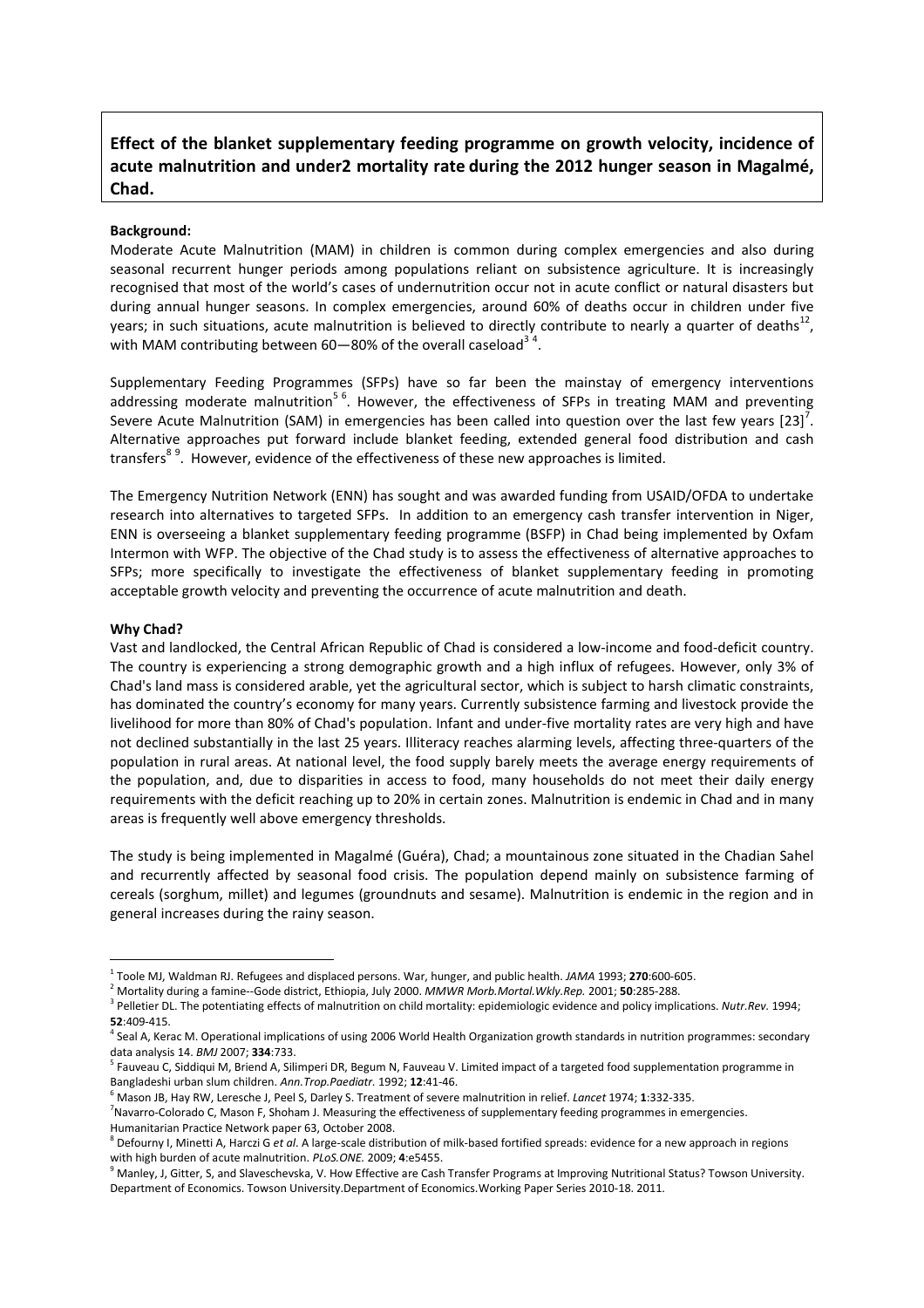## **BSFP in Magalmé, Chad**

Humanitarian organisations and governments are increasingly using BSFPs and family food rations for the prevention of acute malnutrition $^{10\;11}$ . However, the effectiveness of these interventions has not yet been well documented. The overall goal of this research is to fill this gap.

The study will be implemented within the context of a blanket programme aiming at preventing the consequence of the 2012 hunger on the nutrition status of vulnerable children (aged 6-23 months), lactating mothers and severely food insecure households.

## **Study goal and objectives**

The overall goal of this research is to assess the effectiveness of several types of interventions (BSFP and family food ration) in reducing mortality, by preventing new cases of acute malnutrition and reducing the incidence and prevalence of acute malnutrition in study populations during the hunger period.

The specific objectives are as follows:

- Assess the impact of BSFP with Supercereal plus in sustaining pre-hunger season growth (weight and height) in participating well-nourished children during the hunger season.
- Assess the effectiveness of BSFP with Supercereal plus in maintaining the increase of GAM (incidence/prevalence) from post-harvest to the hunger season to below 5% among beneficiaries and in the area covered by the intervention.
- Assess the effectiveness of the BSFP with Supercereal plus in reducing changes in the <2 mortality rate during the hunger season compared to the post-harvest season.
- Assess factors associated with growth velocity deceleration or the development of acute malnutrition (also with the success of the intervention) in participating children
- To assess the cost-outcome of BSFP and BSFP plus GFD in preventing new cases of acute malnutrition in Guera, Chad.

## **Study methods:**

To better understand the effectiveness of blanket supplementary feeding in promoting acceptable growth velocity and preventing the occurrence of acute malnutrition and death, a prospective cohort study design is being used. Well-nourished children (MUAC>125 mm and WFH>-2 and no oedema) aged between 6 and 23 months at recruitment from households targeted by the BSFP are enrolled and are being surveyed monthly from May-October 2012 to collect anthropometric, socio-demographic, food security and expenditure data.

## *Study Cohorts*

All enrolled children receive a daily ration of 200g of Supercereal plus for a total period of five months.

## *Baseline data*

In the absence of a concurrent control group, the growth velocity and mortality during the intervention period (hunger period) will be compared to the growth velocity observed and mortality (180 days recall) during the period preceding the hunger season (May). Data will be collected in a representative sample of children aged between 6 and 30 months.

## *Follow up*

 $\overline{a}$ 

Monthly follow up will be carried out at the site of food distribution. Absentees will be followed up at their homes if they miss two consecutive distributions. Children will exit the study when they complete the 6 months follow up or if they move outside the study catchment area or die. Children who develop malnutrition will remain in the cohort up to the end of the study but they will contribute to the denominator for the calculation of the incidence only for the period prior to the diagnosis of acute malnutrition.

## **Figure 1. Data collection schedule**

<sup>&</sup>lt;sup>10</sup> Isanaka S, Roederer T, Djibo A *et al*. Reducing wasting in young children with preventive supplementation: a cohort study in Niger. *Pediatrics* 2010; **126**:e442-e450.

<sup>11</sup> de Pee S, Bloem MW. Current and potential role of specially formulated foods and food supplements for preventing malnutrition among 6- to 23-month-old children and for treating moderate malnutrition among 6- to 59-month-old children. *Food Nutr.Bull.* 2009; **30**:S434- S463.